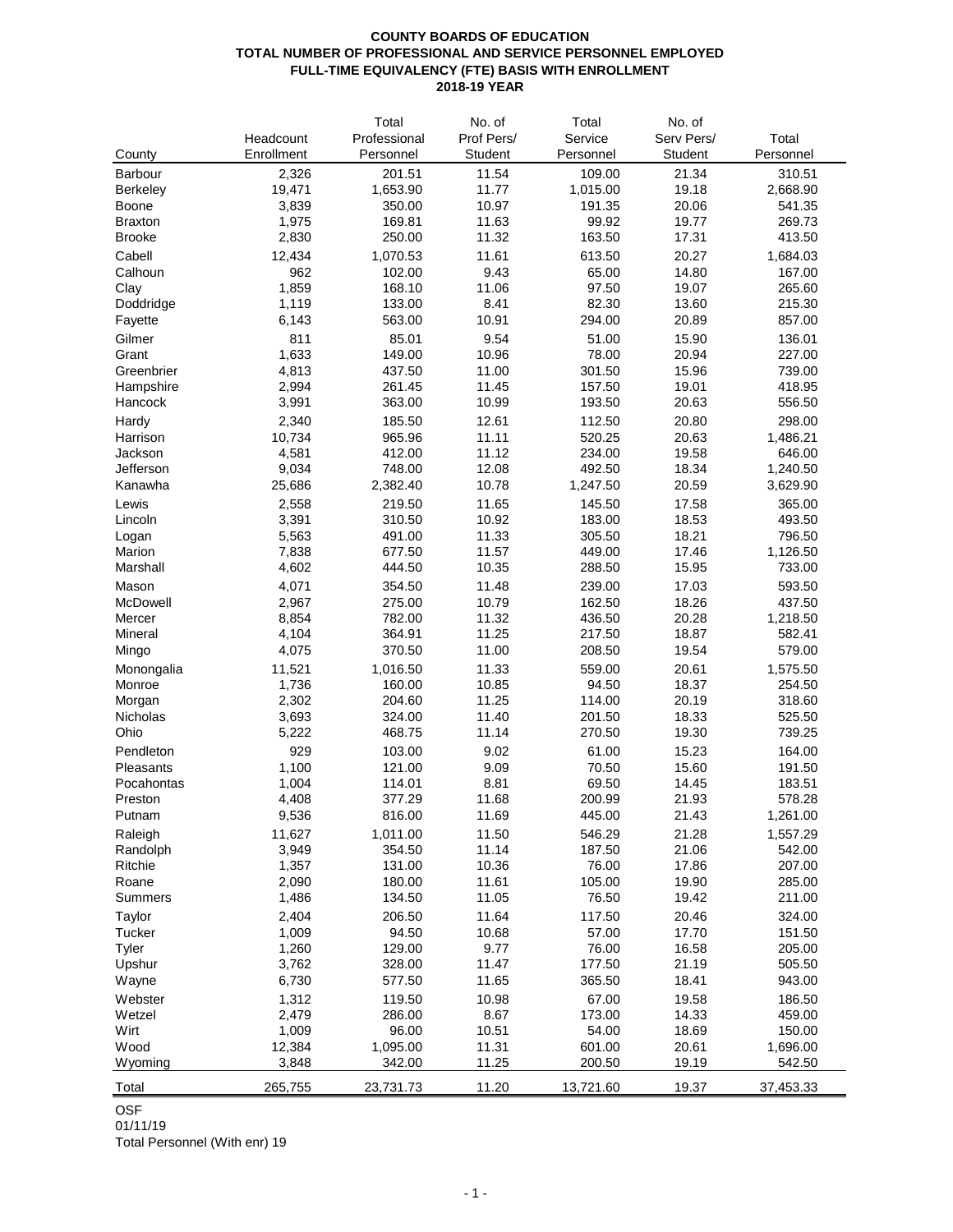#### **COUNTY BOARDS OF EDUCATION TOTAL NUMBER OF PROFESSIONAL AND SERVICE PERSONNEL EMPLOYED FULL-TIME EQUIVALENCY (FTE) BASIS WITH ENROLLMENT (SORTED BY NUMBER OF STUDENTS PER PROFESSIONAL PERS) 2018-19 YEAR**

|     |                |            | Total        | No. of    | Total     | No. of    |           |
|-----|----------------|------------|--------------|-----------|-----------|-----------|-----------|
|     |                | Headcount  | Professional | Students/ | Service   | Students/ | Total     |
| Ct. | County         | Enrollment | Personnel    | Prof Pers | Personnel | Serv Pers | Personnel |
| 1   | Hardy          | 2,340      | 185.50       | 12.61     | 112.50    | 20.80     | 298.00    |
| 2   | Jefferson      | 9,034      | 748.00       | 12.08     | 492.50    | 18.34     | 1,240.50  |
| 3   | Berkeley       | 19,471     | 1,653.90     | 11.77     | 1,015.00  | 19.18     | 2,668.90  |
| 4   | Putnam         | 9,536      | 816.00       | 11.69     | 445.00    | 21.43     | 1,261.00  |
| 5   | Preston        | 4,408      | 377.29       | 11.68     | 200.99    | 21.93     | 578.28    |
| 6   | Lewis          | 2,558      | 219.50       | 11.65     | 145.50    | 17.58     | 365.00    |
| 6   | Wayne          | 6,730      | 577.50       | 11.65     | 365.50    | 18.41     | 943.00    |
| 8   | Taylor         | 2,404      | 206.50       | 11.64     | 117.50    | 20.46     | 324.00    |
| 9   | <b>Braxton</b> | 1,975      | 169.81       | 11.63     | 99.92     | 19.77     | 269.73    |
| 10  | Cabell         | 12,434     | 1,070.53     | 11.61     | 613.50    | 20.27     | 1,684.03  |
| 10  | Roane          | 2,090      | 180.00       | 11.61     | 105.00    | 19.90     | 285.00    |
| 12  | Marion         | 7,838      | 677.50       | 11.57     | 449.00    | 17.46     | 1,126.50  |
| 13  | Barbour        | 2,326      | 201.51       | 11.54     | 109.00    | 21.34     | 310.51    |
| 14  | Raleigh        | 11,627     | 1,011.00     | 11.50     | 546.29    | 21.28     | 1,557.29  |
| 15  | Mason          | 4,071      | 354.50       | 11.48     | 239.00    | 17.03     | 593.50    |
| 16  | Upshur         | 3,762      | 328.00       | 11.47     | 177.50    | 21.19     | 505.50    |
|     |                |            | 261.45       |           |           |           |           |
| 17  | Hampshire      | 2,994      |              | 11.45     | 157.50    | 19.01     | 418.95    |
| 18  | Nicholas       | 3,693      | 324.00       | 11.40     | 201.50    | 18.33     | 525.50    |
| 19  | Logan          | 5,563      | 491.00       | 11.33     | 305.50    | 18.21     | 796.50    |
| 19  | Monongalia     | 11,521     | 1,016.50     | 11.33     | 559.00    | 20.61     | 1,575.50  |
| 21  | <b>Brooke</b>  | 2,830      | 250.00       | 11.32     | 163.50    | 17.31     | 413.50    |
| 21  | Mercer         | 8,854      | 782.00       | 11.32     | 436.50    | 20.28     | 1,218.50  |
| 23  | Wood           | 12,384     | 1,095.00     | 11.31     | 601.00    | 20.61     | 1,696.00  |
| 24  | Mineral        | 4,104      | 364.91       | 11.25     | 217.50    | 18.87     | 582.41    |
| 24  | Morgan         | 2,302      | 204.60       | 11.25     | 114.00    | 20.19     | 318.60    |
| 24  | Wyoming        | 3,848      | 342.00       | 11.25     | 200.50    | 19.19     | 542.50    |
| 27  | Ohio           | 5,222      | 468.75       | 11.14     | 270.50    | 19.30     | 739.25    |
| 27  | Randolph       | 3,949      | 354.50       | 11.14     | 187.50    | 21.06     | 542.00    |
| 29  | Jackson        | 4,581      | 412.00       | 11.12     | 234.00    | 19.58     | 646.00    |
| 30  | Harrison       | 10,734     | 965.96       | 11.11     | 520.25    | 20.63     | 1,486.21  |
| 31  | Clay           | 1,859      | 168.10       | 11.06     | 97.50     | 19.07     | 265.60    |
| 32  | Summers        | 1,486      | 134.50       | 11.05     | 76.50     | 19.42     | 211.00    |
| 33  | Greenbrier     | 4,813      | 437.50       | 11.00     | 301.50    | 15.96     | 739.00    |
| 33  | Mingo          | 4,075      | 370.50       | 11.00     | 208.50    | 19.54     | 579.00    |
| 35  | Hancock        | 3,991      | 363.00       | 10.99     | 193.50    | 20.63     | 556.50    |
| 36  | Webster        | 1,312      | 119.50       | 10.98     | 67.00     | 19.58     | 186.50    |
| 37  | Boone          | 3,839      | 350.00       | 10.97     | 191.35    | 20.06     | 541.35    |
| 38  | Grant          | 1,633      | 149.00       | 10.96     | 78.00     | 20.94     | 227.00    |
| 39  | Lincoln        | 3,391      | 310.50       | 10.92     | 183.00    | 18.53     | 493.50    |
|     | 40 Fayette     | 6,143      | 563.00       | 10.91     | 294.00    | 20.89     | 857.00    |
| 41  | Monroe         | 1,736      | 160.00       | 10.85     | 94.50     | 18.37     | 254.50    |
| 42  | McDowell       | 2,967      | 275.00       | 10.79     | 162.50    | 18.26     | 437.50    |
| 43  | Kanawha        | 25,686     | 2,382.40     | 10.78     | 1,247.50  | 20.59     | 3,629.90  |
| 44  | Tucker         | 1,009      | 94.50        | 10.68     | 57.00     | 17.70     | 151.50    |
| 45  | Wirt           | 1,009      | 96.00        | 10.51     | 54.00     | 18.69     | 150.00    |
| 46  | Ritchie        | 1,357      | 131.00       | 10.36     | 76.00     | 17.86     | 207.00    |
| 47  | Marshall       | 4,602      | 444.50       | 10.35     | 288.50    | 15.95     | 733.00    |
| 48  | Tyler          | 1,260      | 129.00       | 9.77      | 76.00     | 16.58     | 205.00    |
| 49  | Gilmer         | 811        | 85.01        | 9.54      | 51.00     | 15.90     | 136.01    |
| 50  | Calhoun        | 962        | 102.00       | 9.43      | 65.00     | 14.80     | 167.00    |
| 51  | Pleasants      | 1,100      | 121.00       | 9.09      | 70.50     | 15.60     | 191.50    |
| 52  | Pendleton      | 929        | 103.00       | 9.02      | 61.00     | 15.23     | 164.00    |
| 53  | Pocahontas     | 1,004      | 114.01       | 8.81      | 69.50     | 14.45     | 183.51    |
| 54  | Wetzel         | 2,479      | 286.00       | 8.67      | 173.00    | 14.33     | 459.00    |
| 55  | Doddridge      | 1,119      | 133.00       | 8.41      | 82.30     | 13.60     | 215.30    |
|     |                |            |              |           |           |           |           |
|     | Total          | 265,755    | 23,731.73    | 11.20     | 13,721.60 | 19.37     | 37,453.33 |

OSF

# 01/11/19

Total Personnel (With enr) 19